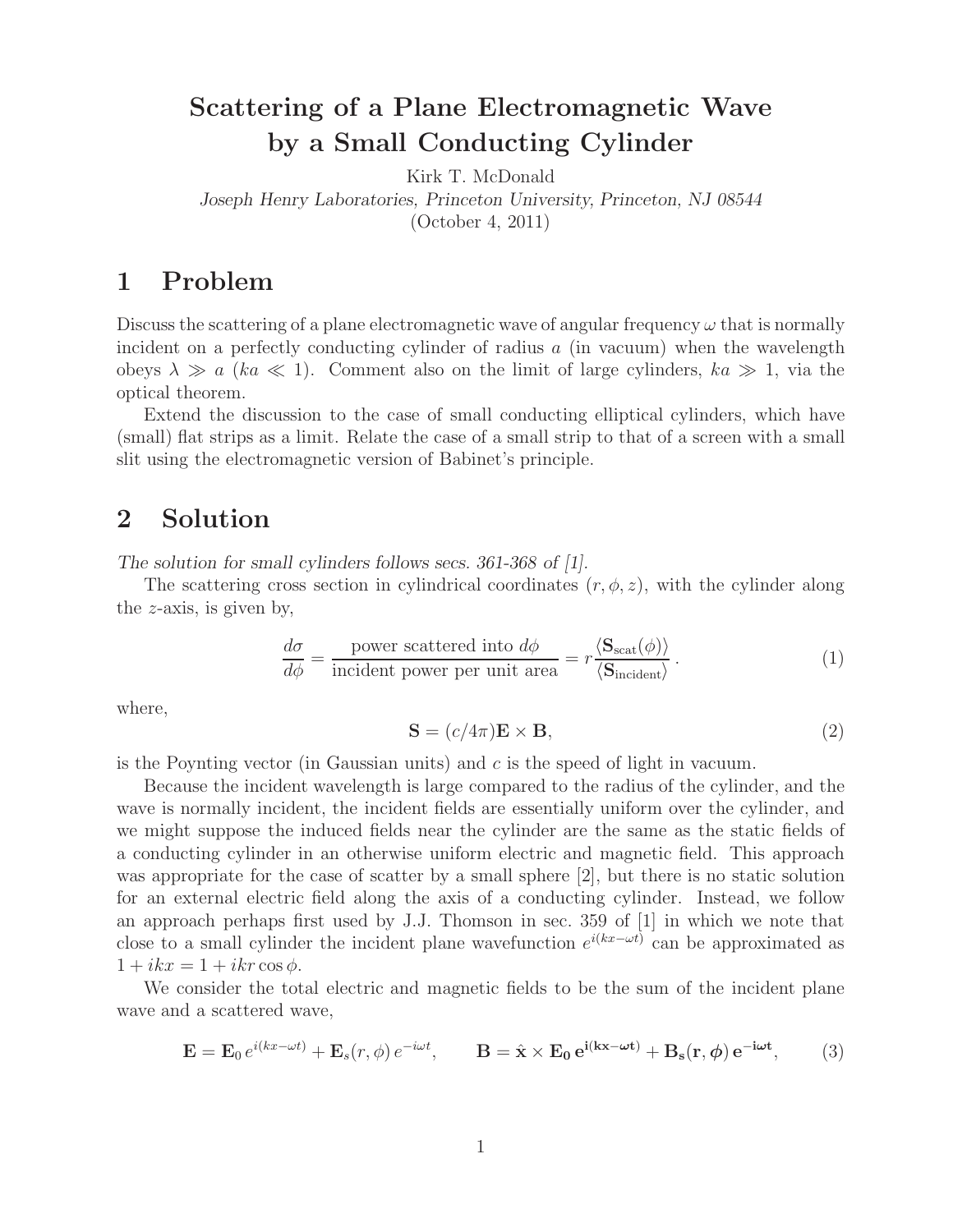The electric and magnetic fields  $\mathbf{E}_s$  and  $\mathbf{B}_s$  of angular frequency  $\omega$  obey the vector Helmholtz equation (as do also the incident fields),

$$
\nabla^2 \mathbf{E}_s + k^2 \mathbf{E}_s = 0 = \nabla^2 \mathbf{B}_s + k^2 \mathbf{B}_s,
$$
\n(4)

but only the z-components  $\psi = E_z$  or  $B_z$  obey the scalar Helmholtz equation with  $\nabla^2$  in cylindrical coordinates,

$$
\frac{\partial^2 \psi}{\partial r^2} + \frac{1}{r} \frac{\partial \psi}{\partial r} + \frac{1}{r^2} \frac{\partial \psi}{\partial \phi^2} + k^2 \psi = 0,
$$
\n(5)

noting that the fields in this problem do not depend on z. This equation is separable, permitting solutions that are sums of terms  $R_n(r)$  cos  $n\phi$ , where the symmetry of the incident wave in x implies that terms in  $\sin n\phi$  will not be present. The radial functions  $R_n$  obey Bessel's equation,

$$
\frac{\partial^2 R_n}{\partial r^2} + \frac{1}{r} \frac{\partial R_n}{\partial r} + \left(k^2 - \frac{n^2}{r^2}\right) R_n = 0,
$$
\n(6)

with solutions,

$$
R_n = J_n(kr) + iN_n(kr) = H_n^{(1)}(kr) \approx \begin{cases} (-i)^{n+1} \sqrt{2i/\pi kr} e^{ikr} & (kr \text{ large}), \\ -i2^n(n-1)!/\pi(kr)^n & (kr \text{ small}, n > 0). \end{cases}
$$
(7)

The Hankel functions  $H_n^{(1)}(kr)$  (rather than  $H_n^{(2)}(kr)$ ) are appropriate in that for large r the solutions  $R_n e^{-i\omega t}$  should be outgoing waves. A component  $\psi$  of **E** or **B** then has the form,

$$
\psi e^{i\omega t} = \psi_0 e^{ikx} + \sum_n A_n H_n^{(1)}(kr) \cos n\phi.
$$
\n(8)

The Fourier coefficients  $A_n$  are to be determined by the conditions that the tangential component of the electric field, and the normal component of the magnetic field, vanish at the surface of the conducting cylinder.

#### **2.1 Electric Field Polarized Parallel to the Wire**

In this case we identify  $\psi$  as  $E_z$ , and the condition is that  $E_z(a, \phi) = \psi(a, \phi) = 0$ . Close to the cylinder eq. (8) has the form,

$$
\psi e^{i\omega t} \approx E_0(1 + ikr \cos \phi) + \sum_n A_n H_n^{(1)}(kr) \cos n\phi.
$$
\n(9)

Clearly,  $A_n = 0$  unless  $n = 0$  or 1. Then, the condition  $\psi(a, \phi) = 0$  tells us that,

$$
\frac{A_0}{E_0} = -\frac{1}{H_0^{(1)}(ka)} \approx \frac{i\pi}{2C}, \qquad \frac{A_1}{E_0} = -\frac{ika}{H_1^{(1)}(ka)} \approx \frac{\pi k^2 a^2}{2} \ll \frac{A_0}{E_0},\tag{10}
$$

where (referring, for example, to sec. 3.7 of [3]),

$$
C = \ln(2/ka) - 0.5772 < 2/ka,\tag{11}
$$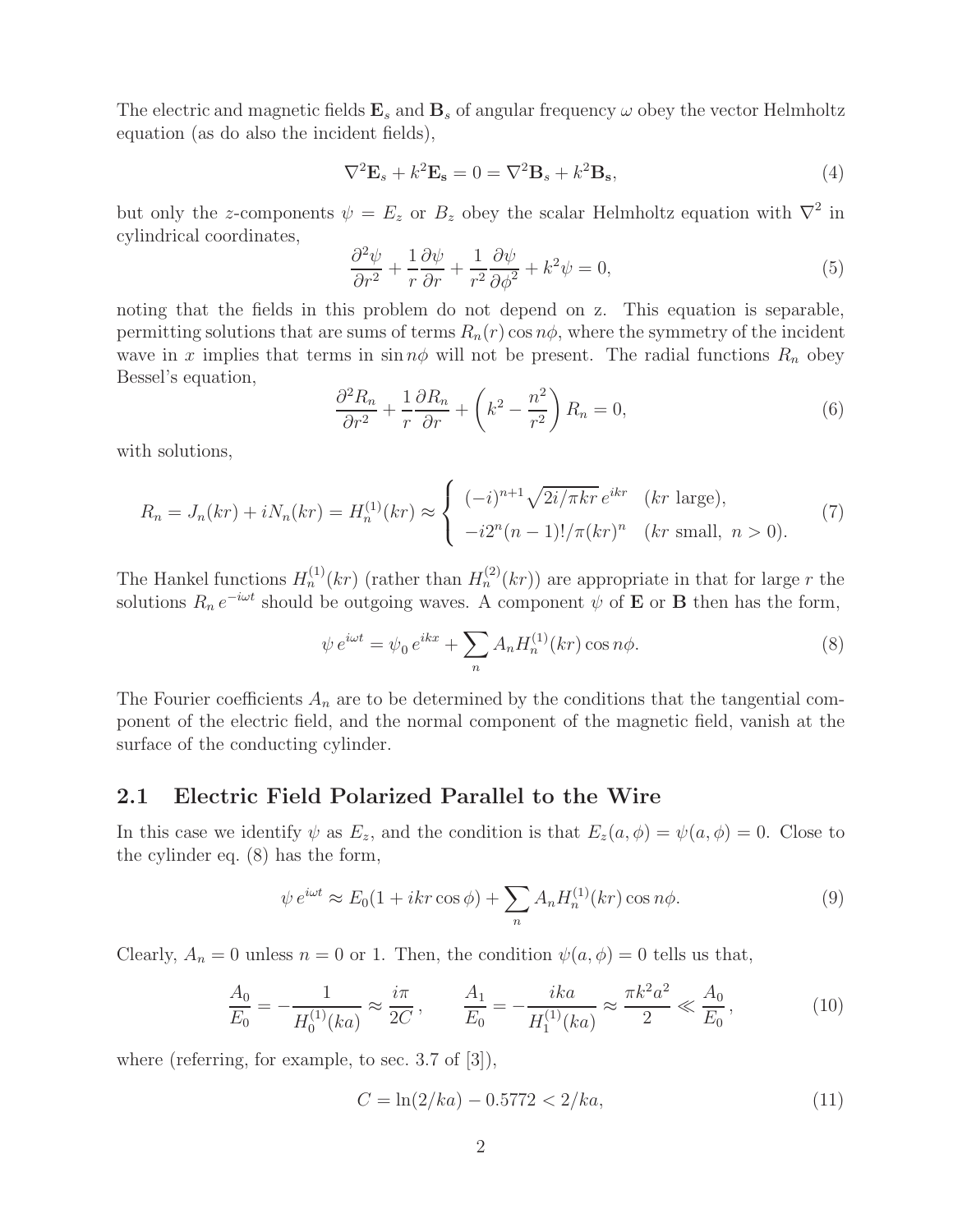which becomes large for very small ka, but  $1/C > ka$ . The electric field for  $r > a$  is, from eq. (8),

$$
\mathbf{E} \approx E_0 e^{-i\omega t} \left[ e^{ikx} + \frac{i\pi}{2C} H_0^{(1)}(kr) + \frac{\pi k^2 a^2}{2} H_1^{(1)}(kr) \cos \phi \right] \hat{\mathbf{z}},\tag{12}
$$

and the magnetic field follows from Faraday's law as,

$$
\mathbf{B} = -\frac{i}{k} \nabla \times \mathbf{E} \approx E_0 e^{-i\omega t} \left\{ -e^{ikx} \hat{\mathbf{y}} - \frac{i\pi k a^2}{2r} H_1^{(1)}(kr) \sin \phi \hat{\mathbf{r}} \right. \\
\left. + \frac{\pi}{2} \left[ \frac{1}{C} H_1^{(1)}(kr) - ik^2 a^2 \left( H_0^{(1)}(kr) - \frac{H_1^{(1)}(kr)}{kr} \right) \cos \phi \right] \hat{\phi} \right\}.
$$
\n(13)

For large r the electric and magnetic field are, neglecting terms in  $k^2 a^2$  compared to  $1/C$ , given by,

$$
\mathbf{E}(kr \gg 1) \approx E_0 e^{-i\omega t} \left[ e^{ikx} + \frac{1}{C} \sqrt{\frac{i\pi}{2kr}} e^{ikr} \right] \hat{\mathbf{z}}, \tag{14}
$$

recalling eq.  $(7),$ <sup>1</sup> and,

$$
\mathbf{B}(kr \gg 1) \approx E_0 e^{-i\omega t} \left[ -e^{ikx} \hat{\mathbf{y}} - \frac{1}{C} \sqrt{\frac{i\pi}{2kr}} e^{ikr} \hat{\boldsymbol{\phi}} \right]. \tag{15}
$$

The time-average Poynting vector in the far zone is,

$$
\langle \mathbf{S}(kr \gg 1) \rangle = \frac{c}{8\pi} Re(\mathbf{E} \times \mathbf{B}^*)
$$
  
\n
$$
\approx \frac{cE_0^2}{8\pi} \left\{ \left[ 1 - \frac{\sin[kr(1 - \cos\phi) - \pi/4]}{C} \sqrt{\frac{\pi}{2kr}} \right] \hat{\mathbf{x}} + \left[ \frac{\pi}{2C^2kr} - \frac{\sin[kr(1 - \cos\phi) - \pi/4]}{C} \sqrt{\frac{\pi}{2kr}} \right] \hat{\mathbf{r}} \right\}.
$$
 (16)

The sine functions with arguments  $kr(1 - \cos \phi) - \pi/4$  oscillate extremely rapidly in  $\phi$  for large  $r$ , and average to zero. Hence,

$$
\langle \mathbf{S}(kr \gg 1) \rangle \approx \frac{cE_0^2}{8\pi} \left[ \hat{\mathbf{x}} + \frac{\pi}{2C^2kr} \hat{\mathbf{r}} \right] \equiv \langle S_0 \rangle \hat{\mathbf{x}} + \langle \mathbf{S}_{\text{scat}} \rangle. \tag{17}
$$

*At large* r *the cross terms in the Poynting vector involving the incident and scattered fields can be neglected, and the scattered Poynting vector*  $\langle S_{\text{scat}} \rangle$  *is entirely due to the scattered fields. This appealing decomposition does not hold at small* r*.*

The differential scattering cross section is, according to eq. (1),

$$
\frac{d\sigma_{\parallel}}{d\phi} \approx \frac{\pi}{2C^2k},\tag{18}
$$

<sup>&</sup>lt;sup>1</sup>This result appears at the top of p. 432 of  $[1]$ .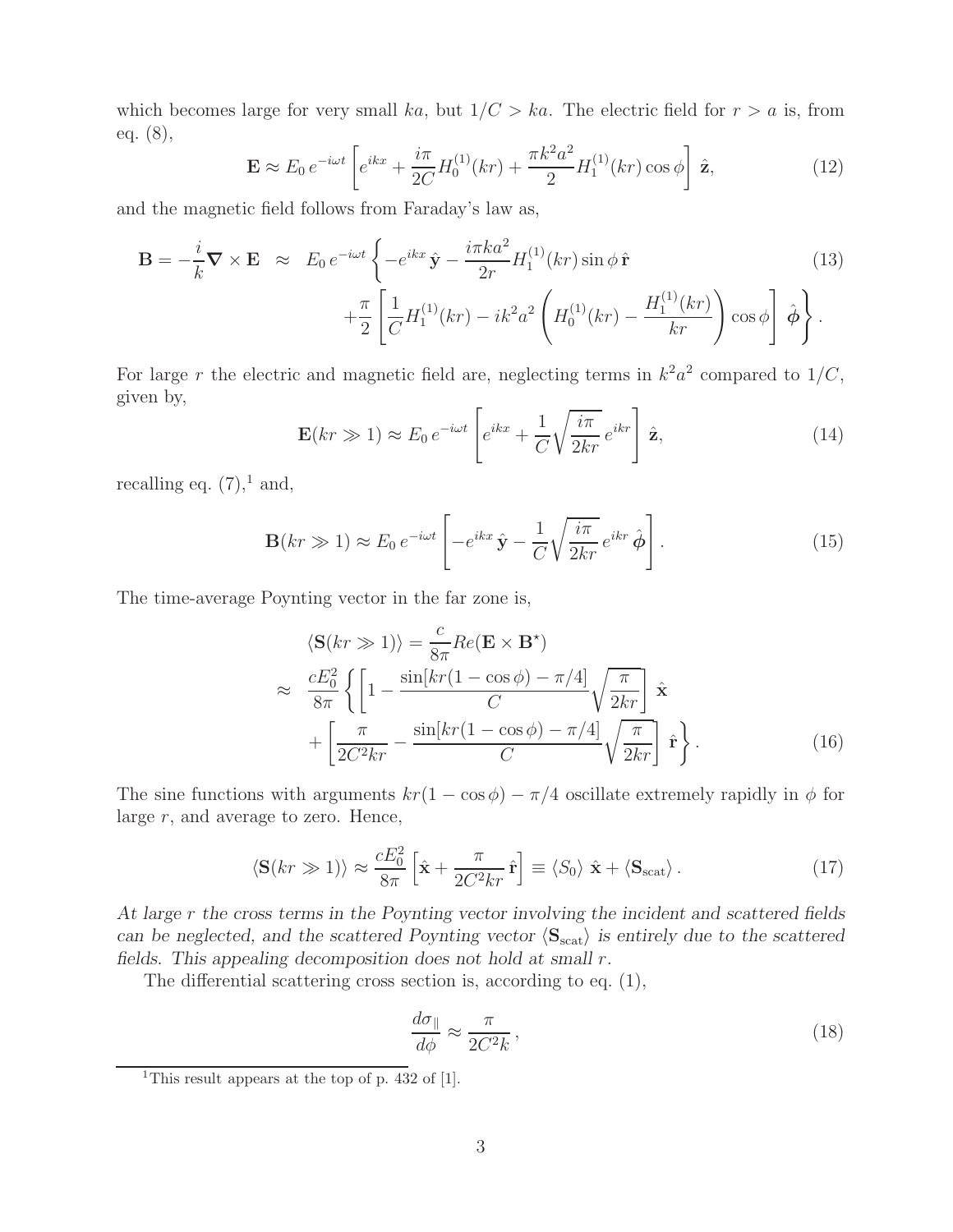and the total scattering cross section is,

$$
\sigma_{\parallel} \approx \frac{\pi^2}{C^2 k} \approx \frac{\pi^2}{k \ln^2(2/ka)},\tag{19}
$$

which is much smaller than the wavelength  $\lambda$ , with a logarithmic dependence on the wire radius a.

*The result (19) gives only a faint hint of the fact that a grid of wires with*  $a \ll \lambda$  *and spacing* d such that  $a \ll d \ll \lambda$  *is essentially totally reflecting for polarization parallel to the* wires, as if the scattering cross section of each wire equals the spacing  $d \gg \lambda$  [4].

### **2.2 Electric Field Polarized Perpendicular to the Wire**

In this case the magnetic field is parallel to the z-axis, and we take  $\psi = B_z$  and the condition that the tangential electric  $E_{\phi}(a, \phi)$  field vanish at the surface of the wire becomes,

$$
0 = \frac{1}{k} \frac{\partial B_z(a, \phi)}{\partial r} = \frac{1}{k} \frac{\partial \psi(a, \phi)}{\partial r} = iE_0 e^{ika \cos \phi} \cos \phi + \sum_n A_n H_n^{(1)'}(ka) \cos n\phi
$$
  
\n
$$
\approx iE_0 \cos \phi - kaE_0 \cos^2 \phi + \sum_n A_n H_n^{(1)'}(ka) \cos n\phi
$$
  
\n
$$
\approx -\frac{ka}{2}E_0 + iE_0 \cos \phi - \frac{ka}{2}E_0 \cos 2\phi + \sum_n A_n H_n^{(1)'}(ka) \cos n\phi.
$$
 (20)

Thus,  $A_n = 0$  for  $n > 2$ ,

$$
\frac{A_0}{E_0} \approx \frac{ka}{2H_0^{(1)'}(ka)} = -\frac{ka}{2H_1^{(1)}(ka)} \approx -\frac{i\pi k^2 a^2}{4},\tag{21}
$$

$$
\frac{A_1}{E_0} \approx -\frac{i}{H_1^{(1)'}(ka)} \approx -\frac{\pi k^2 a^2}{2},\tag{22}
$$

$$
\frac{A_2}{E_0} \approx -\frac{i}{H_2^{(1)'}(ka)} \approx \frac{\pi k^3 a^3}{4} \approx 0,
$$
\n(23)

noting that for  $n > 0$  and small ka,  $H_n^{(1)'}(ka) \approx i N_n'(ka) \approx i2^n n! / \pi (ka)^{n+1}$ . The magnetic field for  $r > a$  is, from eq.  $(8)$ ,<sup>2</sup>

$$
\mathbf{B} \approx E_0 e^{-i\omega t} \left[ e^{ikx} - \frac{i\pi k^2 a^2}{4} H_0^{(1)}(kr) - \frac{\pi k^2 a^2}{2} H_1^{(1)}(kr) \cos \phi \right] \hat{\mathbf{z}},\tag{24}
$$

and the electric field follows from the fourth Maxwell equation as,

$$
\mathbf{E} = \frac{i}{k} \nabla \times \mathbf{B} \approx E_0 e^{-i\omega t} \left\{ e^{ikx} \hat{\mathbf{y}} + \frac{i\pi k a^2}{2r} H_1^{(1)}(kr) \sin \phi \hat{\mathbf{r}} \right.\n\left. + \frac{\pi k^2 a^2}{2} \left[ \frac{H_1^{(1)}(kr)}{2} + i \left( H_0^{(1)}(kr) - \frac{H_1^{(1)}(kr)}{kr} \right) \cos \phi \right] \hat{\phi} \right\}.
$$
\n(25)

<sup>2</sup>This result appears near the bottom of p. 434 of [1].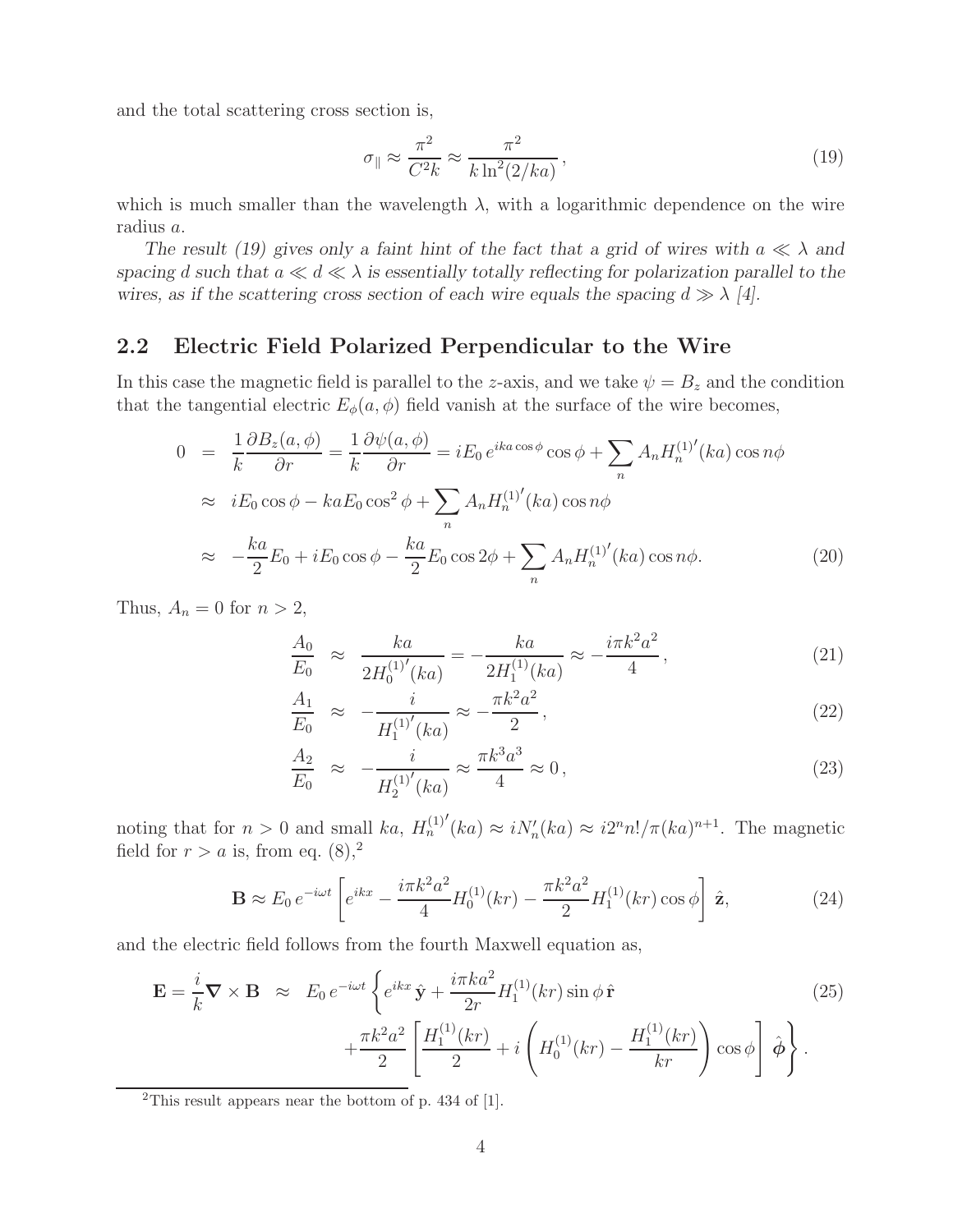For large r the electric and magnetic field are given by,

$$
\mathbf{B}(kr \gg 1) \approx E_0 e^{-i\omega t} \left[ e^{ikx} - k^2 a^2 \sqrt{\frac{i\pi}{2kr}} e^{ikr} \left( \frac{1}{2} - \cos \phi \right) \right] \hat{\mathbf{z}}, \tag{26}
$$

and,

$$
\mathbf{E}(kr \gg 1) \approx E_0 e^{-i\omega t} \left[ e^{ikx} \hat{\mathbf{y}} - k^2 a^2 \sqrt{\frac{i\pi}{2kr}} e^{ikr} \left( \frac{1}{2} - \cos \phi \right) \hat{\phi} \right]. \tag{27}
$$

The time-average Poynting vector in the far zone is, again neglecting the rapidly oscillating cross terms,

$$
\langle \mathbf{S}(kr \gg 1) \rangle \approx \frac{cE_0^2}{8\pi} \left[ \hat{\mathbf{x}} + \frac{\pi k^3 a^4}{2r} \left( \frac{1}{4} - \cos \phi + \cos^2 \phi \right) \hat{\mathbf{r}} \right] \equiv \langle S_0 \rangle \hat{\mathbf{x}} + \langle \mathbf{S}_{\text{scat}} \rangle. \tag{28}
$$

The differential scattering cross section is, according to eq. (1),

$$
\frac{d\sigma_{\perp}}{d\phi} \approx \frac{\pi k^3 a^4}{2} \left( \frac{1}{4} - \cos\phi + \cos^2\phi \right),\tag{29}
$$

which is much larger in the backward hemisphere than in the forward, and the total scattering cross section is,

$$
\sigma_{\perp} \approx \frac{3\pi^2 k^3 a^4}{4},\tag{30}
$$

which is small compared to the geometric cross section 2a.

*The result (30) anticipates that a grid of fine wires is essentially transparent to fields polarized perpendicular to the wires [4].*

### **2.3 Surface Charge and Current on the Wire**

The surface charge and current densities  $\sigma$  and **K** on the wires of radius a are given by,

$$
\varsigma(\phi) = \frac{E_r(a,\phi)}{4\pi} = \frac{i}{4\pi ak} \frac{\partial B_z(a,\phi)}{\partial \phi}, \quad \mathbf{K}(\phi) = \frac{c}{4\pi} \hat{\mathbf{r}} \times \mathbf{B}(a,\phi) = -\frac{ic}{4\pi k} \hat{\mathbf{r}} \times (\mathbf{\nabla} \times \mathbf{E}(a,\phi)).
$$
 (31)

When the electric field is polarized parallel to the wires,  $\mathbf{E} = E_z \hat{\mathbf{z}}$  and,

$$
\varsigma_{\parallel} = 0, \qquad K_{\parallel,z} = \frac{ic}{4\pi k} \frac{\partial E_z(a,\phi)}{\partial r}, \qquad (32)
$$

where  $E_z$  near the wires follows from eqs. (12),

$$
\frac{E_z}{E_0}e^{i\omega t} \approx 1 + ikr \cos \phi + \frac{i\pi}{2C}H_0^{(1)}(kr),\tag{33}
$$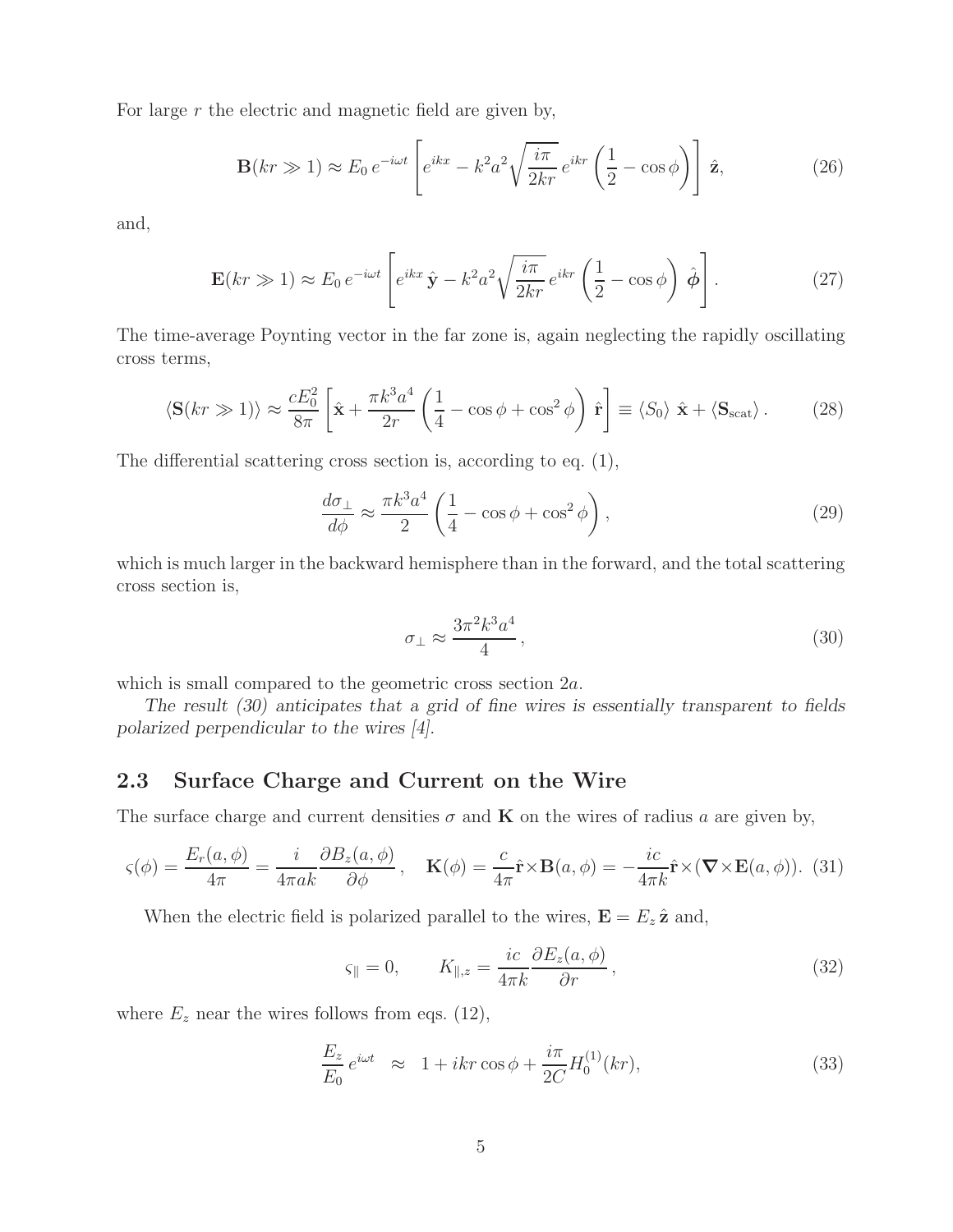with  $C$  given by eq. (11). Hence, the surface current is,

$$
K_{\parallel,z} \approx \frac{c}{4\pi} E_0 \left( \frac{\pi}{2C} H_0^{(1)}(ka) - \cos \phi \right) e^{-i\omega t} \approx -\frac{c}{4\pi} \frac{iE_0}{Cka} e^{-i\omega t}.
$$
 (34)

since  $1/C > ka$ .

When the electric field is polarized perpendicular to the wires, the magnetic field is parallel to them, and,

$$
\varsigma_{\perp} = \frac{i}{4\pi a k} \frac{\partial B_z(a, \phi)}{\partial \phi}, \qquad K_{\perp, \phi} = -\frac{c}{4\pi} B_z(a, \phi), \tag{35}
$$

where  $B_z$  at  $r = a$  follows from eqs. (24), neglecting the term of order  $k^2 a^2/C$ ,

$$
\frac{B_z}{E_0} e^{i\omega t} \approx 1 + ika \cos \phi + \frac{\pi k^2 a^2}{2} H_1^{(1)}(kr) \cos \phi
$$
  

$$
\approx 1.
$$
 (36)

Hence, the surface charge and current densities are,<sup>3</sup>

$$
\varsigma_{\perp} \approx 0, \qquad K_{\perp,\phi} \approx -\frac{c}{4\pi} E_0 \, e^{-i\omega t}.\tag{37}
$$

The current (34) for polarization parallel to the wire is much larger than that for the case of perpendicular polarization. The current density in a conducting mirror would be  $K_{\text{mirror}} = cE_0/2\pi$ , so the current in for polarization perpendicular to the wire roughly as expected if the wire were a piece of a mirror, while the current for polarization parallel to the wire is much larger than this expectation. *However, it has become popular to imply that the current for parallel polarization is as expected, and the current for perpendicular polarization is suppressed [5, 6].*

## **2.4 The Optical Theorem and Scattering by a Large Conducting Cylinder**

The optical theorem (see, for example, the Appendix of [7]) states that the total scattering cross section is related to the imaginary part of the forward scattering amplitude according to,

$$
\sigma = \frac{4\pi}{k} Im[f(0,0)],\tag{38}
$$

where for scattering by a finite object of a plane wave the electric (or magnetic) field in the far zone is written, in spherical coordinates  $(r, \theta, \phi)$ ,

$$
E(r \to \infty) = E_0 e^{i(kz - \omega t)} + f(\theta, \phi) \frac{e^{i(kr - \omega t)}}{r}.
$$
\n(39)

<sup>3</sup>Note that the surface current circulates around the wire in this case, which behavior will also hold for a conducting elliptic cylinder.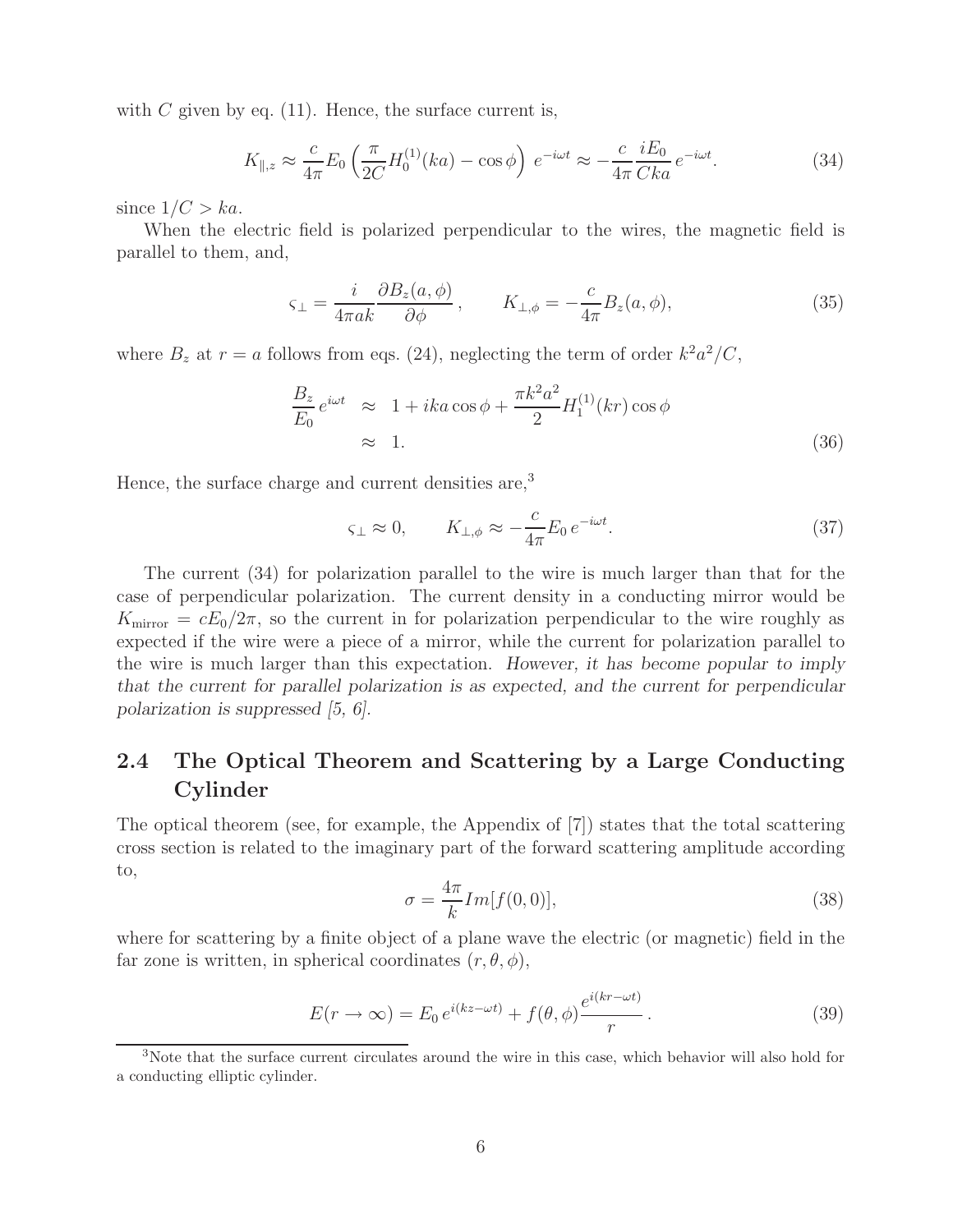Papas [8] showed that for scattering off a cylindrical object, with axis the z-axis and incident wave in the x-direction, the form (38) still holds provided we write the electric (or magnetic) field in the far zone (in cylindrical coordinates  $(r, \phi, z)$ ) as,<sup>4</sup>

$$
E(r \to \infty) = E_0 e^{i(kx - \omega t)} + \sqrt{2\pi i} f(\phi) \frac{e^{i(kr - \omega t)}}{\sqrt{kr}}.
$$
\n(40)

Comparing with the approximations  $(15)$  and  $(26)$  we obtain functions f that are purely real, and the optical theorem implies the cross sections are zero. To obtain small nonzero cross sections, we must make a better approximation, which does not ignore small imaginary parts.

We do this in a way that also permits analysis of cylinders of arbitrary radius, using a representation of plane waves in terms of Bessel functions due to Jacobi [9],

$$
e^{ikx} = e^{ikr\cos\phi} = J_0(kr) + 2\sum_{n=1}^{\infty} i^n J_n(kr)\cos n\phi.
$$
 (41)

#### **2.4.1 Electric Field Polarized Parallel to the Wire**

Using eq. (41), we see that for the electric field polarized parallel to a conducting cylinder of radius a the wavefunction (8) will vanish at the surface of the cylinder if we set the Fourier coefficients to be [10],

$$
A_0 = -E_0 \frac{J_0(ka)}{H_0^{(1)}(ka)}, \qquad A_n = -2i^n E_0 \frac{J_n(ka)}{H_n^{(1)}(ka)} \qquad (n > 0). \tag{42}
$$

The asymptotic electric field can now be written as,

$$
E_z(r \to \infty) = E_0 e^{i(kx - \omega t)} + i\sqrt{\frac{2i}{\pi}} E_0 \left( \frac{J_0(ka)}{H_0^{(1)}(ka)} + 2 \sum_{n=1}^{\infty} \frac{J_n(ka)}{H_n^{(1)}(ka)} \cos n\phi \right) \frac{e^{i(kr - \omega t)}}{\sqrt{kr}}, \quad (43)
$$

noting that  $e^{-i\pi/4} = \sqrt{1/i} = -i\sqrt{i}$ . Comparing with eq. (40), the scattering amplitude is

$$
f(\phi) = \frac{i}{\pi} \left( \frac{J_0(ka)}{H_0^{(1)}(ka)} + 2 \sum_{n=1}^{\infty} \frac{J_n(ka)}{H_n^{(1)}(ka)} \cos n\phi \right),
$$
 (44)

and the optical theorem (38) tells us that the total scattering cross section is,

$$
\sigma_{\parallel} = \frac{4}{k} Im \left( i \frac{J_0(ka)}{H_0^{(1)}(ka)} + 2i \sum_{n=1}^{\infty} \frac{J_n(ka)}{H_n^{(1)}(ka)} \right) = \frac{4}{k} \left( \frac{J_0^2(ka)}{\left| H_0^{(1)}(ka) \right|^2} + 2 \sum_{n=1}^{\infty} \frac{J_n^2(ka)}{\left| H_n^{(1)}(ka) \right|^2} \right). \tag{45}
$$

For small cylinders,  $ka \ll 1$ ,  $J_0(ka) \approx 1$ ,  $N_0(ka) \approx 2C/\pi$ ,  $J_n(ka) \approx 0$  for  $n > 0$  and hence,

$$
\sigma_{\parallel}(ka \ll 1) \approx \frac{4}{k N_0^2(0)} = \frac{\pi^2}{C^2 k}.
$$
\n(46)

<sup>4</sup>Papas' version may be the earliest statement of the optical theorem.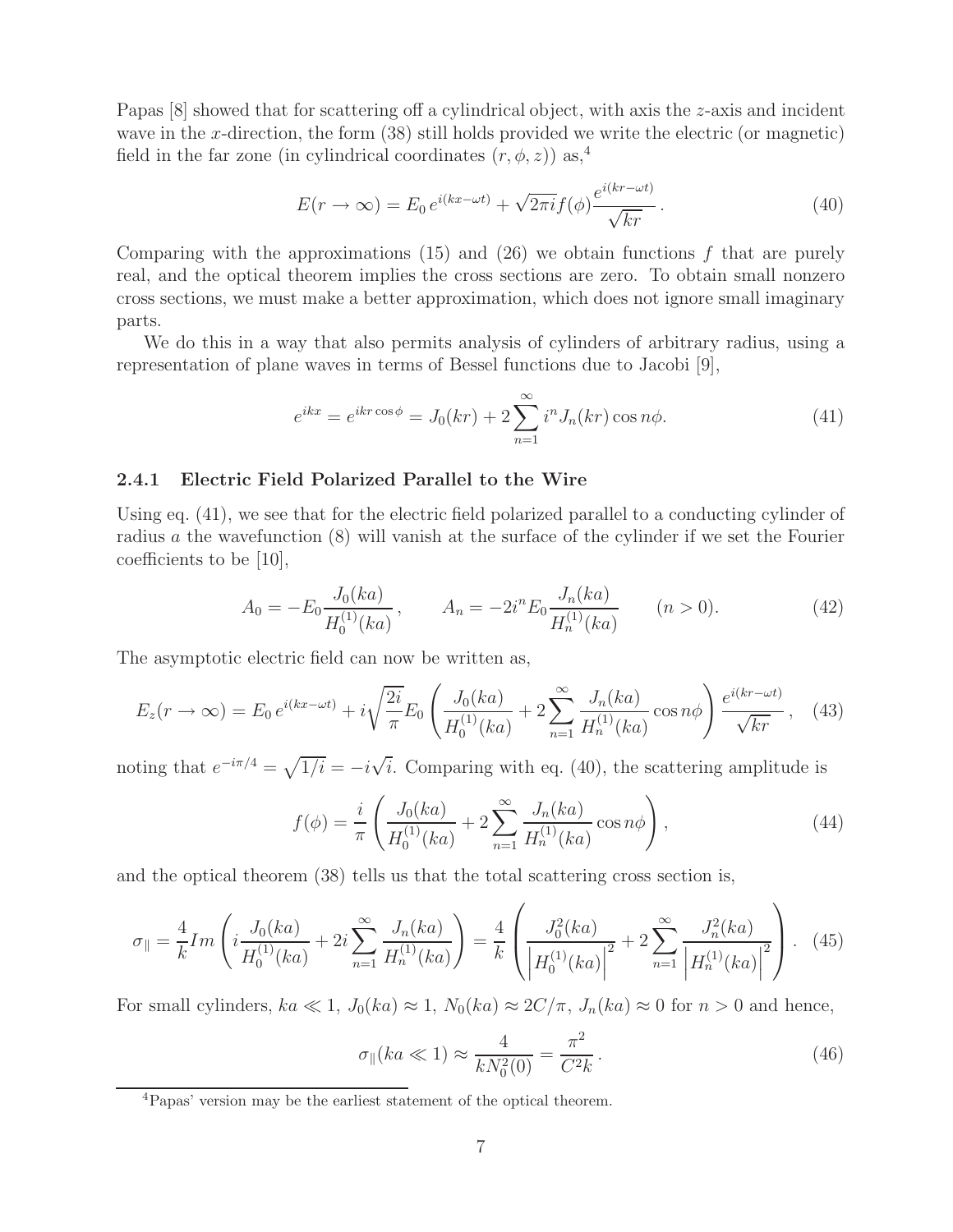as previously found in eq. (19).

For large cylinders,  $ka \gg 1$ ,  $J_n^2(ka)/|\frac{1}{2}$  $H_n^{(1)}(ka)$  $\approx \cos^2(ka - n\pi/2 - \pi/4)$  and the resulting expression (45) is the sum of rapidly oscillating terms. The convergence of this sum is poor for large ka, although Papas [8] showed that one can transform it into an integral form which yields,

$$
\sigma_{\parallel}(ka \gg 1) \approx 4a,\tag{47}
$$

twice the diameter of the wire. Corrections for finite values of ka are reviewed in [11].

#### **2.4.2 Electric Field Polarized Perpendicular to the Wire**

In this case we write the magnetic field,  $B_z$ , in the form  $(8)$ , and the condition that the radial derivative  $\partial B_z(a, \phi)/\partial r$  vanish at the surface of the wire is satisfied with the aid of the derivative of eq.  $(41)$  with respect to r, such that,

$$
A_0 = -E_0 \frac{J_0'(ka)}{H_0^{(1)'}(ka)}, \qquad A_n = -2i^n E_0 \frac{J_n'(ka)}{H_n^{(1)'}(ka)} \qquad (n > 0).
$$
 (48)

The asymptotic magnetic field can now be written as,

$$
B_z(r \to \infty) = E_0 e^{i(kx - \omega t)} + i\sqrt{\frac{2i}{\pi}} E_0 \left( \frac{J'_0(ka)}{H_0^{(1)'}(ka)} + 2 \sum_{n=1}^{\infty} \frac{J'_n(ka)}{H_n^{(1)'}(ka)} \cos n\phi \right) \frac{e^{i(kr - \omega t)}}{\sqrt{kr}}. (49)
$$

Comparing with eq. (40), the scattering amplitude is,

$$
f(\phi) = \frac{i}{\pi} \left( \frac{J_0'(ka)}{H_0^{(1)'}(ka)} + 2 \sum_{n=1}^{\infty} \frac{J_n'(ka)}{H_n^{(1)'}(ka)} \cos n\phi \right),
$$
 (50)

and the optical theorem (38) tells us that the total scattering cross section is,

$$
\sigma_{\perp} = \frac{4}{k} Im \left( i \frac{J_0'(ka)}{H_0^{(1)'}(ka)} + 2i \sum_{n=1}^{\infty} \frac{J_n'(ka)}{H_n^{(1)'}(ka)} \right) = \frac{4}{k} \left( \frac{J_0'^2(ka)}{\left| H_0^{(1)'}(ka) \right|^2} + 2 \sum_{n=1}^{\infty} \frac{J_n'^2(ka)}{\left| H_n^{(1)'}(ka) \right|^2} \right). (51)
$$

For small cylinders,  $ka \ll 1$ ,  $J'_0(ka) = -J_1(ka) \approx -ka/2$ ,  $N'_0(ka) = -N_1(ka) \approx 2/\pi ka$ ,  $J'_n(ka) \approx (ka)^{n-1}/2^n(n-1)!$ ,  $N'_1(ka) \approx 2^n n!/\pi(ka)^{n+1}$ , for  $n > 0$  and hence,

$$
\sigma_{\perp}(ka \ll 1) \approx \frac{3\pi^2 k^3 a^4}{4},\tag{52}
$$

as previously found in eq. (30).

For large cylinders,  $ka \gg 1$ ,  $J_n^{\prime 2}(ka)/\left|$  $H_n^{(1)'}(ka)$ <sup>2</sup>  $\approx \sin^2(ka - n\pi/2 - \pi/4)$  and the resulting expression (51) is the sum of rapidly oscillating terms. I believe this sum converges to,

$$
\sigma_{\perp}(ka \gg 1) \approx 4a \approx \sigma_{\parallel}(ka \gg 1). \tag{53}
$$

In the optical limit,  $ka \gg 1$ , we expect the cross section to be independent of polarization, but it remains somewhat surprising that it is twice the geometric cross section in the absence of absorption. This fact is likely related to the nonplanar character of a wire, for which currents on its "sides" play a significant role, as anticipated by Young [12].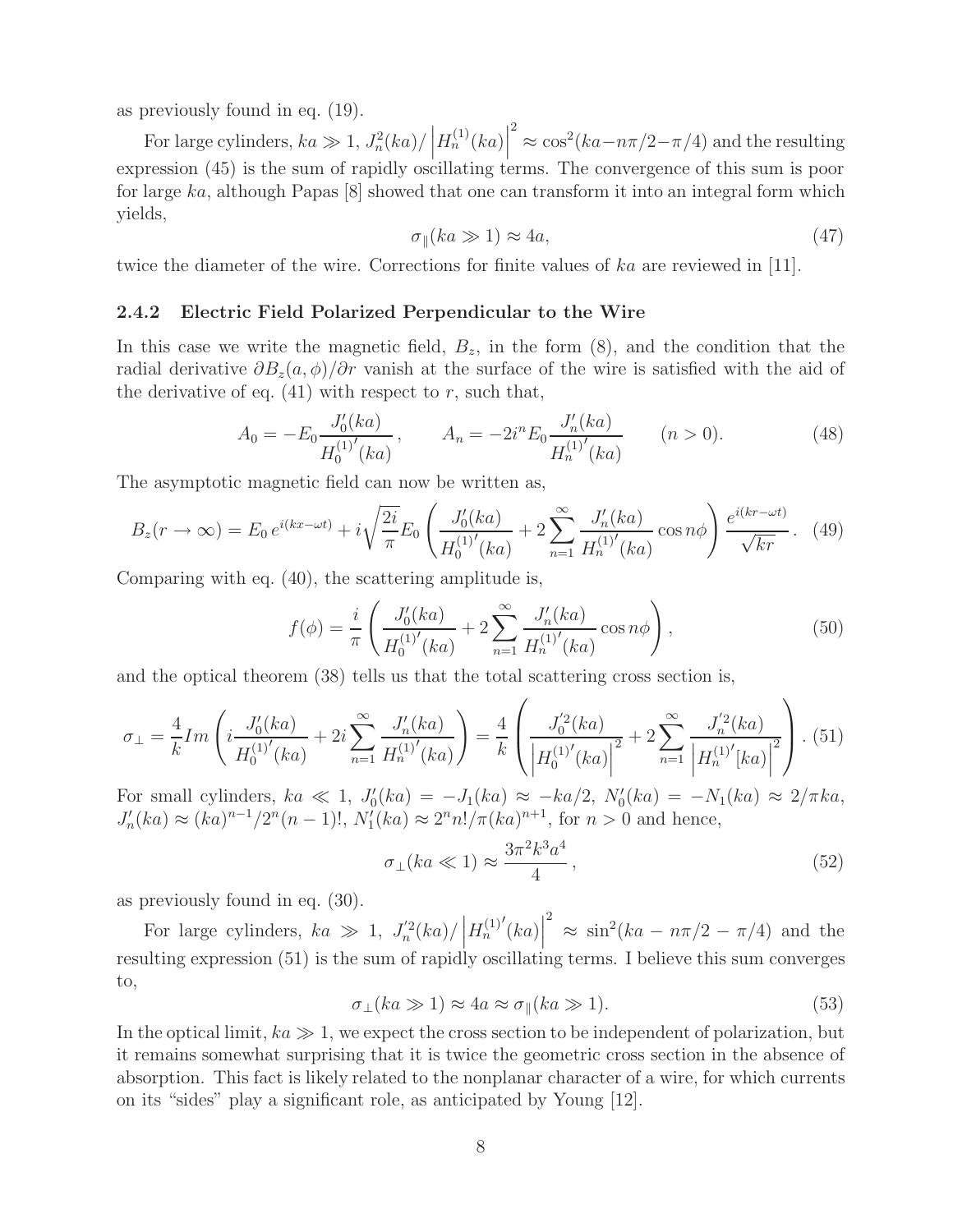## **3 Scattering by a Small Conducting Elliptical Cylinder**

The method of sec. 2 (determining the Fourier coefficients of a solution to the Helmholtz wave equation using the good-conductor boundary condition at the surface of the cylinder) was applied to the case of an elliptic cylinder by Sieger [13], using elliptic cylindrical coordinates. However, the expansion functions appropriate for elliptic coordinates are not well known, and this approach has been used only infrequently [14, 15, 16, 17]. The notation of this section follows Brooker [17].

A flat conducting strip can be considered as a limit of a conducting elliptic cylinder as its minor axis goes to zero. In this limit the strip still has two sides that can, in general, support different charge and currents densities, and which can be singular along the edges of the strip. The analysis of elliptic cylinders in [17] assumed that the fields obey certain symmetry conditions (see, for example, sec. 11.2 of [18] and also [19]) that are valid for thin strips but not for general elliptic cylinders. The attempt here is to study elliptic cylinders in greater generality. *However, we will only obtain simple results for elliptic cylinders that are nearly circular. Brooker reports (private communication) that he has now obtained results for general elliptic cylinders which remain valid in the limit of thin strips.*

For elliptical cylinders with focal axes parallel to the z-axis in the plane  $y = 0$ , the relevant elliptic cylindrical coordinates  $(\mu, \varphi, z)$  are related to rectangular coordinates by,

$$
x = b \cosh \mu \cos \varphi, \qquad y = b \sinh \mu \sin \varphi. \tag{54}
$$

Curves of constant  $\mu$  are ellipses, and curves of constant  $\varphi$  are hyperbolae, with foci at  $(x, y) = (0, \pm b)$ . For large  $\mu$ , cylindrical coordinates  $(r, \phi)$  are related to  $(\mu, \varphi)$  by  $\mu \approx$  $ln(2r/b)$  and  $\varphi \approx \phi$ . The semimajor axis a of an ellipse of constant  $\mu_a$  has value,

$$
a = b \cosh \mu_a
$$
,  $\mu_a = \cosh^{-1} \frac{a}{b}$ ,  $\sinh \mu_a = \sqrt{\frac{a^2}{b^2} - 1}$ . (55)

In the figure below, the x-axis is to the right and the y-axis is up.



The Helmholtz equation is separable in elliptic cylindrical coordinates, and wavefunctions of the form  $M(\mu)\Phi(\varphi)$  lead to versions of Mathieu's equation for both  $M(\mu)$  and  $\Phi(\varphi)$  in which the wavenumber  $k$  appears in a parameter,

$$
q = \frac{k^2 b^2}{4}.\tag{56}
$$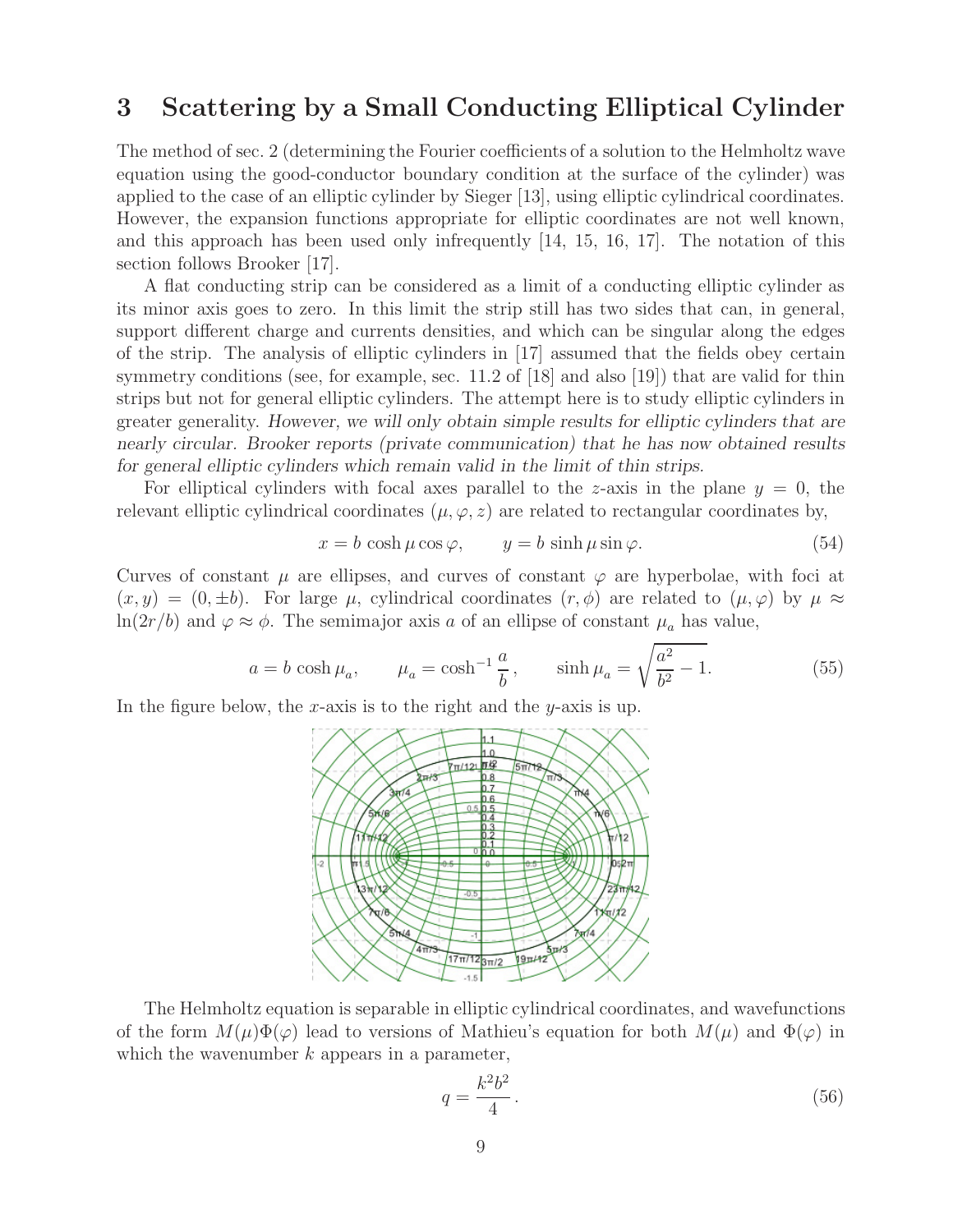Since parameter b is less than the semimajor axis a of the elliptic cylinder,  $q \ll 1$  for small cylinders with  $ka \ll 1$ . We will only consider small cylinders here, such that we can take  $q \approx 0$ .

The expansion functions M and  $\Phi$  depend on q as well as on  $\mu$  or  $\varphi$ , and can be labeled by an integer index n. Both cosinelike and sinelike functions exist, called  $Mc_n(\mu, q)$  and  $Ms_n(\mu, q)$  for M, and  $ce_n(\varphi, q)$  and  $se_n(\varphi, q)$  for  $\Phi$ . Solutions to the Helmholtz equation involve products of cosinelike functions, or products of sinelike functions.

For small  $q$ ,

$$
ce_0(\varphi, q \ll 1) \approx \frac{1}{\sqrt{2}}, \qquad (57)
$$

$$
ce_n(\varphi, q \ll 1) \approx \cos n\varphi \qquad (n > 0), \qquad (58)
$$

$$
se_n(\varphi, q \ll 1) \approx \sin n\varphi \qquad (n > 0), \tag{59}
$$

To represent the outgoing scattered wave we need "radial" functions  $M$  with asymptotic behavior  $e^{ikr}/\sqrt{r}$ , which are the so-called Mathieu functions of the third kind,  $Mc_n^{(3)}(\mu, q)$ and  $Ms_n^{(3)}(\mu, q)$ . These functions have been defined so as to have asymptotic behavior very similar to that of the Hankel function  $H_n^{(1)}$ ,

$$
Mc_n^{(3)}(\mu \to \infty, q) \frac{e^{i[kr - (2n+1)\pi/4]}}{\sqrt{kr}}, \qquad (-1)^n M s_n^{(3)}(\mu \to \infty, q) = \frac{e^{i[kr + (2n-1)\pi/4]}}{\sqrt{kr}}.
$$
 (60)

For small  $q = k^2b^2/2$ , the functions  $M_n^{(3)}(\mu, q \ll 1)$  can be related to Hankel functions  $H_n^{(1)}(2\sqrt{q}\cosh\mu) = H_n^{(1)}(kb\cosh\mu)$  according to eqs. 20.6.12-13 of [20], noting that the only nonzero coefficients  $A_n^m(q=0)$  or  $B_n^m(q=0)$  are  $A_0^0(0) = 1/\sqrt{2}$  and  $A_n^n(0) = B_n^n(0) = 1$  for  $n > 0$ , according to eq. 20.2.29, and hence,

$$
ce_n(0,0) = A_n^n(0), \qquad se'_n(0,0) = nB_n^n(0). \tag{61}
$$

Then,

$$
Mc_n^{(3)}(\mu, q \ll 1) \approx H_n^{(1)}(kb \cosh \mu), \tag{62}
$$

$$
Ms_n^{(3)}(\mu, q \ll 1) \approx \tanh \mu H_n^{(1)}(kb \cosh \mu), \tag{63}
$$

but  $Ms_0^{(3)}(\mu, q) = 0$ . It is important to note that the simple forms (62)-(63) hold only if  $kb \cosh \mu$  is not small, *i.e.*, for large  $\mu$  in which case the elliptic cylinder is very close in form to a circular cylinder.<sup>5</sup>

The general form of a solution  $\psi$  to the scalar Helmholtz equation is, for  $q = 0$  as appropriate for small cylinders, and for incident waves whose direction makes angle  $\phi_0$  to the x-axis (in the  $x-y$  plane),

$$
\psi e^{i\omega t} = E_0 e^{ik(x\cos\phi_0 + y\sin\phi_0)}
$$
  
+ 
$$
\sum_{n=0}^{\infty} \left( A_n M c_n^{(3)}(\mu, q \ll 1) c e_n(\mu, q \ll 1) + B_n M s_n^{(3)}(\mu, q \ll 1) s e_n(\mu, q \ll 1) \right)
$$
  

$$
\approx E_0 e^{ik(x\cos\phi_0 + y\sin\phi_0)}
$$
  
+ 
$$
\sum_{n=0}^{\infty} \left( A_n A_n^n(0) \cos n\varphi + B_n B_n^n(0) \tanh \mu \sin n\varphi \right) H_n^{(1)}(kb \cosh \mu).
$$
 (64)

<sup>5</sup>Thanks to Geoff Brooker for pointing this out.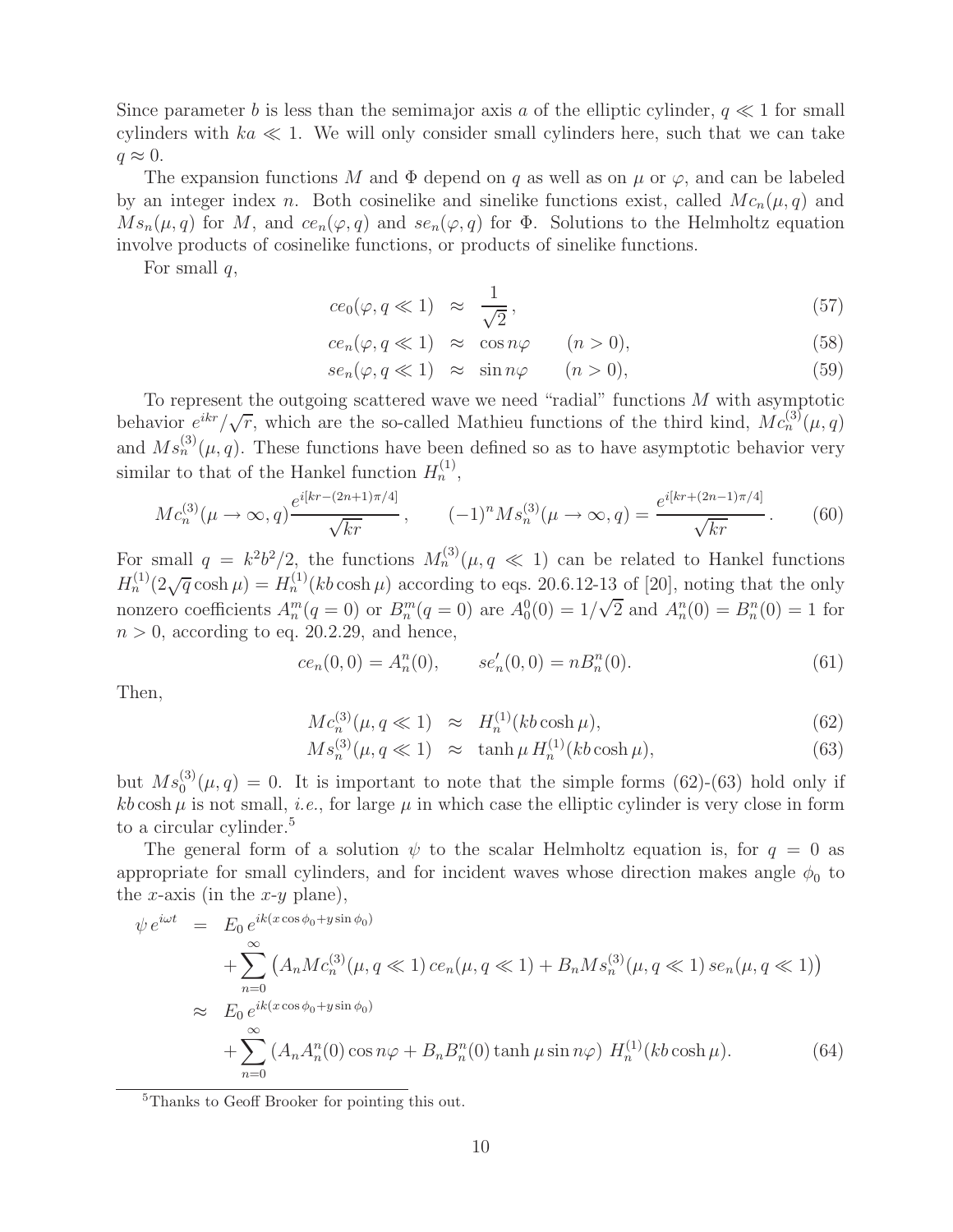In the far field, where  $\tanh \mu \approx 1$  and  $\varphi \approx \phi$ , this becomes,

$$
\psi(kr \gg 1) \approx E_0 e^{i[k(x\cos\phi_0 + y\sin\phi_0) - \omega t]} + \sqrt{\frac{2i}{\pi kr}} e^{i(kr - \omega t)} \sum_{n=0}^{\infty} (-i)^{n+1} \left( A_n A_n^n(0) \cos n\phi + (-1)^n B_n B_n^n(0) \sin n\phi \right).
$$
\n(65)

### **3.1 Electric Field Polarized Parallel to the Cylinder**

We again consider the scalar function  $\psi = E_z$ , now subject to the condition that  $\psi(\mu, \varphi) = 0$ on the elliptical surface  $\mu = \mu_a$  of semimajor axis  $a \ll \lambda$  given by eq. (55).

For small  $x$  the incident waveform is approximately,

$$
E_0[1 + ik(x\cos\phi_0 + y\sin\phi_0)] = E_0[1 + ikb(\cosh\mu\cos\phi\cos\phi_0 + \sinh\mu\sin\phi\sin\phi_0)].
$$
 (66)

The condition that  $\psi(\mu_a, \varphi) = 0$  implies that the only nonzero Fourier coefficients are,

$$
\frac{A_0}{E_0} \approx -\frac{1}{A_0^0(0)H_0^{(1)}(kb\cosh\mu_a)} \approx \frac{i\sqrt{2}\pi}{2\ln(ka/2)} = \frac{i\sqrt{2}\pi}{2C} \,,\tag{67}
$$

$$
\frac{A_1}{E_0} \approx -\frac{ikb\cosh\mu_a\cos\phi_0}{B_1^1(0)H_1^{(1)}(kb\cosh\mu_a)} \approx -\frac{ka\cos\phi_0}{N_1(ka)} \approx \frac{\pi k^2 a^2 \cos\phi_0}{2} \ll \frac{A_0}{E_0},
$$
\n(68)

$$
\frac{B_1}{E_0} \approx -\frac{ikb\sinh\mu_a\sin\phi_0}{B_1^1(0)H_1^{(1)}(kb\cosh\mu_a)} \approx -\frac{kb\sinh\mu_a\sin\phi_0}{N_1(ka)} \approx \frac{\pi k^2 a^2 \sqrt{1 - \frac{b^2}{a^2}}\sin\phi_0}{2} \ll \frac{A_0}{E_0}(69)
$$

The far-field (65) of  $E_z$  is the same as that given in eq. (14), and hence the scattering cross section for a near-circular elliptical cylinder of semimajor axis  $a \ll \lambda$  is the same as that for a circular cylinder of the same radius, eqs. (18)-(19), for any angle of incidence  $\phi_0$ .<sup>6</sup>

#### **3.2 Electric Field Polarized Perpendicular to the Cylinder**

In this case we take  $\psi = B_z$ , and the condition is that the tangential electric field  $E_{\varphi} \propto \frac{1}{\sqrt{2\pi}}$  $\partial B_z/\partial \mu = \partial \psi/\partial \mu$  vanish on the surface of the elliptical cylinder  $\mu = \mu_a$ .

From eq. (64) with  $x \cos \phi_0 + y \sin \phi_0 = b(\cosh \mu \cos \phi \cos \phi_0 + \sinh \mu \sin \phi \sin \phi_0),$ 

$$
\frac{\partial \psi(x \ll \lambda)}{\partial \mu} e^{i\omega t} \approx E_0 ikb(\sinh \mu \cos \varphi \cos \phi_0 + \cosh \mu \sin \varphi \sin \phi_0)
$$
  
\n
$$
[1 + ikb(\cosh \mu \cos \varphi \cos \phi_0 + \sinh \mu \sin \varphi \sin \phi_0)]
$$
  
\n
$$
+ \sum_{n=0}^{\infty} \left( kb \sinh \mu A_n A_n^n(0) H_n^{(1)'}(kb \cosh \mu) \cos n\varphi \right)
$$
  
\n
$$
+ \frac{B_n B_n^n(0)}{\cosh \mu} \left[ \frac{H_n^{(1)}(kb \cosh \mu)}{\cosh \mu} + kb \sinh^2 \mu H_n^{(1)'}(kb \cosh \mu) \right] \sin n\varphi \right).
$$
\n(70)

 $6$ This result is implicit in [14], but was not made explicit there perhaps because of lack of knowledge of the Mathieu functions for large and small arguments.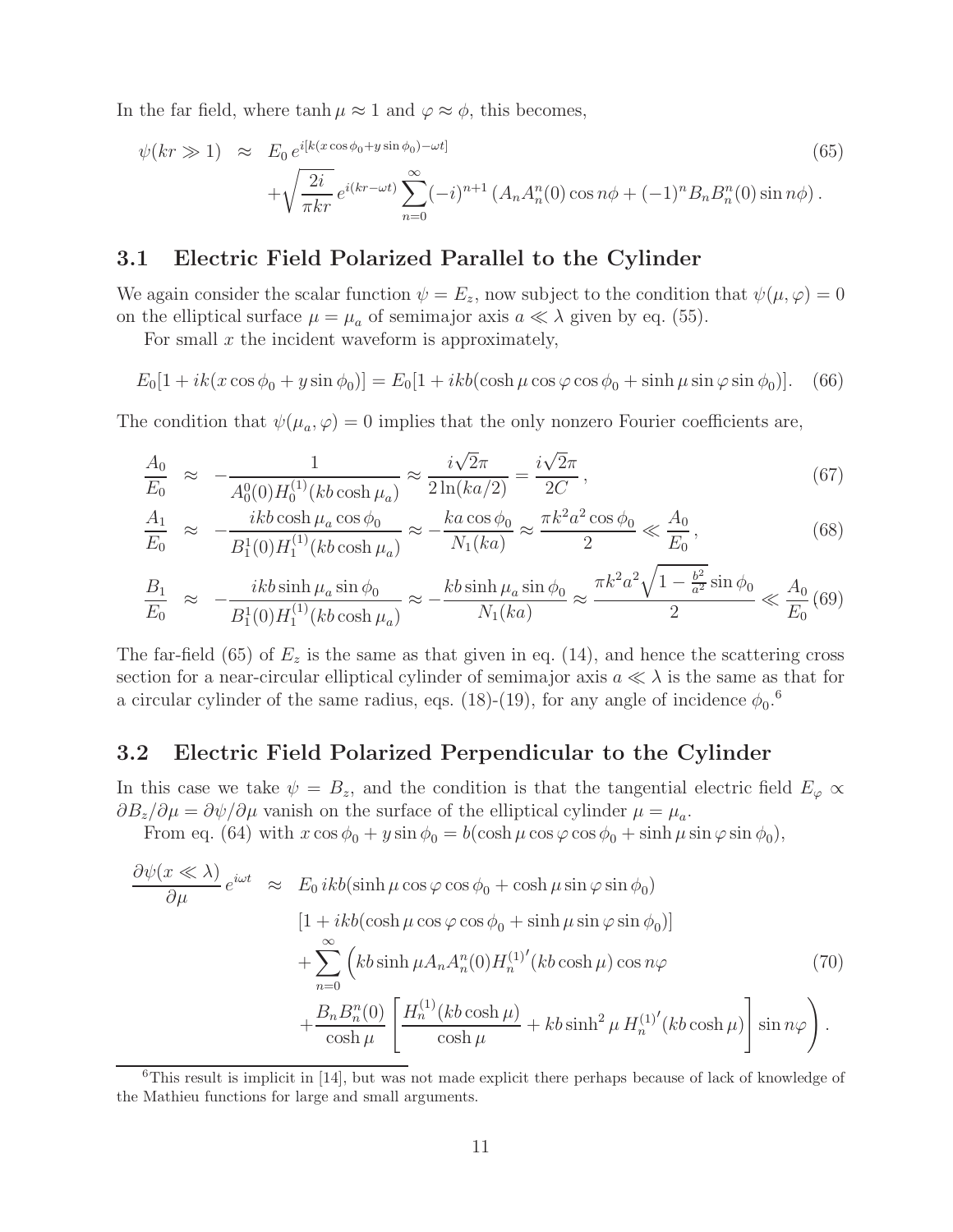The term in  $E_0$  can be rewritten as,

$$
E_0 \left( -\frac{k^2 b^2}{2} \cosh \mu \sinh \mu \right.\n+ikb(\sinh \mu \cos \varphi \cos \phi_0 + \cosh \mu \sin \varphi \sin \phi_0)\n- \frac{k^2 b^2}{2} \left[ \cosh \mu \sinh \mu \cos 2\varphi \cos 2\phi_0 + \frac{\cosh^2 \mu + \sinh^2 \mu}{2} \sin 2\varphi \sin 2\phi_0 \right] \right). (71)
$$

The condition that  $\partial \psi(\mu_a)/\partial \mu = 0$  on the ellipse  $\mu_a$  (where kb cosh  $\mu_a = ka$ ) implies that the only nonzero Fourier coefficients are,

$$
\frac{A_0}{E_0} \approx \frac{kb \cosh \mu_a}{2A_0^0(0)H_0^{(1)'}(ka)} = -\frac{ka}{\sqrt{2}H_1^{(1)}(ka)} \approx -\frac{i\pi k^2 a^2}{2\sqrt{2}},\tag{72}
$$

$$
\frac{A_1}{E_0} \approx -\frac{ikb\cosh\mu_a\cos\phi_0}{A_1^1(0)H_1^{(1)}(ka)} \approx \frac{\pi k^2 a^2 \cos\phi_0}{2},
$$
\n(73)

$$
\frac{B_1}{E_0} \approx -\frac{ikb\cosh^2\mu_a\sin\phi_0}{B_1^1(0)\left[H_1^{(1)}(ka)/\cosh\mu_a + kb\sinh^2\mu_a H_1^{(1)'}(ka)\right]} \approx \frac{\pi k^2 a^2 \sin\phi_0}{2},\tag{74}
$$

$$
\frac{A_2}{E_0} \approx -\frac{kb \cosh \mu_a \cos 2\phi_0}{2A_2^2(0)H_2^{(1)'}(ka)} \approx \frac{i\pi k^4 a^4 \cos 2\phi_0}{16} \ll \frac{A_0}{E_0},\tag{75}
$$

$$
\frac{B_2}{E_0} \approx -\frac{kb \cosh \mu_a (\cosh^2 \mu_a + \sinh^2 \mu_2) \sin 2\phi_0}{4B_2^2(0) \left[ H_2^{(1)}(ka) / \cosh \mu_a + kb \sinh^2 \mu_a H_2^{(1)'}(ka) \right]} \approx \frac{i\pi k^4 a^4 \sin 2\phi_0}{16} \ll \frac{A_0}{E_0} (76)
$$

For large r the magnetic field now follows from eq.  $(65)$  as,

$$
\mathbf{B}(kr \gg 1) \approx E_0 e^{-i\omega t} \left[ e^{ik(x\cos\phi_0 + y\sin\phi_0)} - k^2 a^2 \sqrt{\frac{i\pi}{2kr}} e^{ikr} \left( \frac{1}{2} - \cos(\phi - \phi_0) \right) \right] \hat{\mathbf{z}}, \quad (77)
$$

which is the same as eq. (26) if we measure angle  $\phi$  with respect to the angle of incidence  $\phi_0$ . Hence the scattering cross section for a near-circular elliptical cylinder of semimajor axis  $a \ll \lambda$ , for any angle of incidence in the x-y plane, is the same as that for a circular cylinder of the same radius, eqs. (18)-(19).

### **3.3 Large Elliptical Cylinders**

Scattering by an elliptical cylinder of arbitrary size can be discussed using the equivalent of Jacobi's identity (41) for the expansion of a plane wave in Mathieu functions. See, for example, eqs. (38) and (41) of [21]. However, we do not pursue this further here.

## **References**

[1] J.J. Thomson, Recent Researches in Electricity and Magnetism (Clarendon Press, 1893), http://kirkmcd.princeton.edu/examples/EM/thomson\_recent\_researches\_sec\_359-368.pdf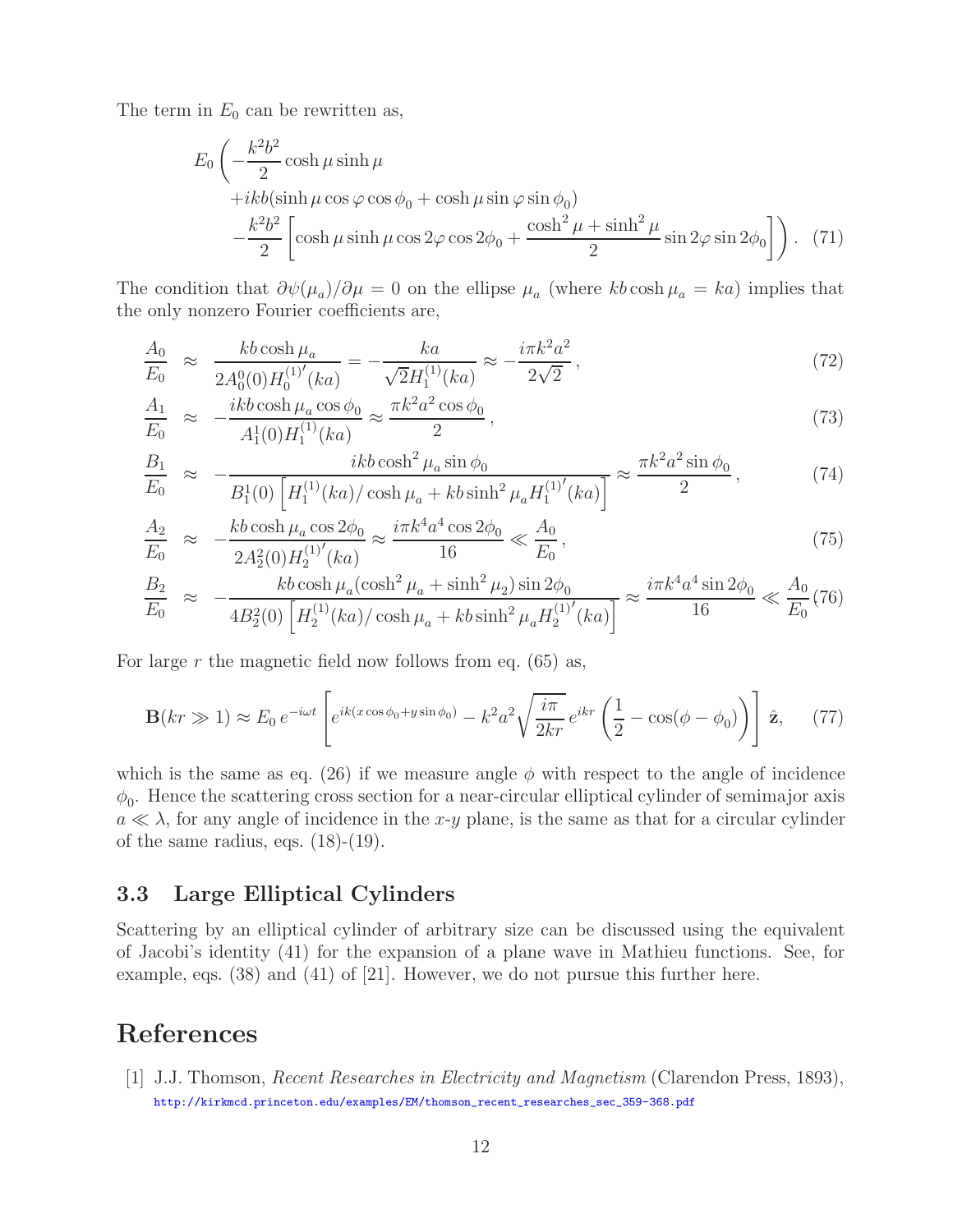- [2] K.T. McDonald, *Scattering of a Plane Wave by a Small Conducting Sphere* (July 13, 2004), http://kirkmcd.princeton.edu/examples/small\_sphere.pdf
- [3] J.D. Jackson, *Classical Electrodynamics*, 3<sup>rd</sup> ed. (Wiley, 1999), http://kirkmcd.princeton.edu/examples/EM/jackson\_ce3\_99.pdf
- [4] K.T. McDonald, *Wire Polarizers* (Sept. 21, 2011), http://kirkmcd.princeton.edu/examples/polarizer.pdf
- [5] J.R. Wait, *Reflection at Arbitrary Incidence from a Parallel Wire Grid*, Appl. Sci. Res. **B4**, 393 (1953), http://kirkmcd.princeton.edu/examples/EM/wait\_asr\_b4\_393\_53.pdf
- [6] E. Hecht, *Optics*,  $3^{\text{rd}}$  ed. (Addison-Wesley, 1998), http://kirkmcd.princeton.edu/examples/EM/hecht\_p327.pdf
- [7] K.T. McDonald, *Electrodynamics, Lecture 16*, http://kirkmcd.princeton.edu/examples/ph501/ph501lecture16.pdf
- [8] C.H. Papas, *Diffraction by a Cylindrical Obstacle*, J. Appl. Phys. **21**, 318 (1950), http://kirkmcd.princeton.edu/examples/EM/papas\_jap\_21\_318\_50.pdf
- [9] C.G.J. Jacobi, *Formula transformationis integralium definitorium*, J. Reine Angew. Math. **15**, 1 (1836), p. 12, http://kirkmcd.princeton.edu/examples/EM/jacobi\_jram\_15\_1\_36.pdf
- [10] W. Seitz, *Die Wirkung eines unendlich langen Metallzylinders auf Hertzsche Wellen*, Ann. Phys. **16**, 746 (1905), http://kirkmcd.princeton.edu/examples/EM/seitz\_ap\_16\_746\_05.pdf
- [11] R.W.P. King and T.T. Wu, The Scattering and Diffraction of Waves (Harvard U. Press, 1959).
- [12] T. Young, *An Account of some Cases of the Production of Colours, not hitherto described*, Phil. Trans. Roy. Soc. London **92**, 387 (1802), http://kirkmcd.princeton.edu/examples/optics/young\_ptrsl\_92\_387\_02.pdf
- [13] B. Sieger, *Die Beugung einer ebenem elektrischen Welle an eimem Schirm vom elliptischem Querschnitt*, Ann. Phys. **27**, 626 (1908), http://kirkmcd.princeton.edu/examples/EM/sieger\_ap\_27\_626\_08.pdf
- [14] P.M. Morse and P.J. Rubenstein, *The Diffraction of Waves by Ribbons and by Slits*, Phys. Rev. **54**, 895 (1938), http://kirkmcd.princeton.edu/examples/EM/morse\_pr\_54\_895\_38.pdf
- [15] E.B. Moullin and F.M. Phillips, *On the Current Induced in a Conducting Ribbon by the Incidence of a Plane Electromagnetic Wave*, Proc. I.R.E. **99**, 137 (1952), http://kirkmcd.princeton.edu/examples/EM/moullin\_pire\_99\_137\_52.pdf
- [16] P.M. Morse and H. Feshbach, Method of Mathematical Physics (McGraw-Hill, 1953), pp. 1419-1432, http://kirkmcd.princeton.edu/examples/EM/morse\_feshbach\_v2.pdf
- [17] G.A. Brooker, *Diffraction at a single ideally conducting slit*, J. Mod. Opt. **55**, 423 (2008), http://kirkmcd.princeton.edu/examples/EM/brooker\_jmo\_55\_423\_08.pdf